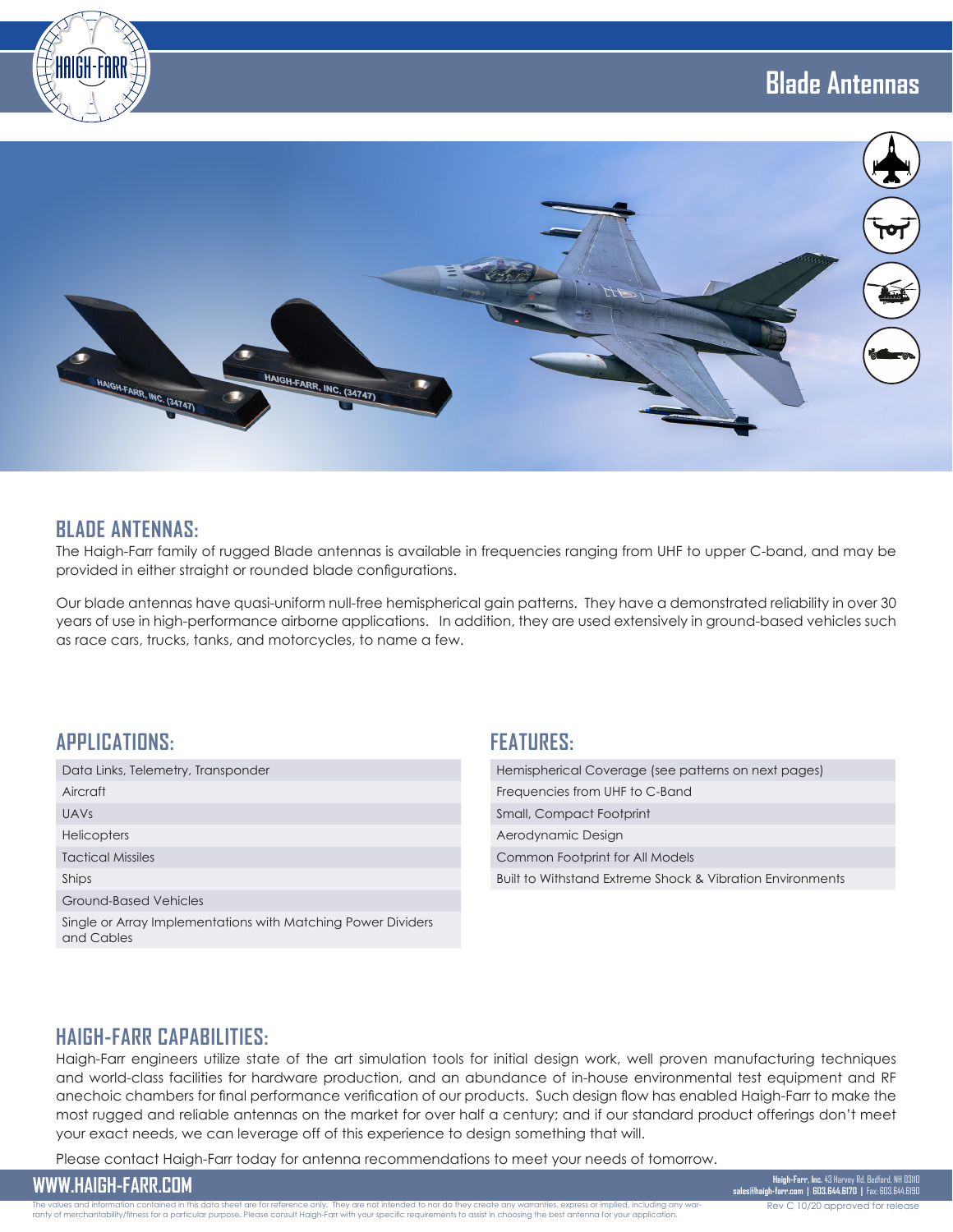# **Blade Antennas**



| <b>Round Blade</b><br>P/N | <b>Straight Blade</b><br>P/N | <b>Frequency Range GHz</b> | <b>Band</b>   | <b>VSWR TYPICAL/MAX</b> | 5KW <sup>1</sup><br><b>ALTITUDE</b> | PEAK <sup>2</sup><br><b>POWER</b> | <b>Height Inches</b><br>[mm] | <b>Weight (SMA)</b><br>OZ [grams] |
|---------------------------|------------------------------|----------------------------|---------------|-------------------------|-------------------------------------|-----------------------------------|------------------------------|-----------------------------------|
| 6102                      | 6002                         | $0.958 - 0.998$            | UHF           | 1.5:1/2.0:1             |                                     |                                   | $2.3$ [58.4]                 |                                   |
| 6108                      | 6008                         | $0.9165 \pm .025$          | UHF           | 1.50:1/2.0:1            | 116                                 | 160 W                             | 2.30 [58.4]                  | $1.0$ [28.3]                      |
| 6108-1                    |                              | $0.876 - 0.960$            | UHF           | 1.50:1/2.0:1            | 116                                 | 160 W                             | 2.30 [58.4]                  | 1.0 [28.3]                        |
|                           | 6300                         | $0.400 - 0.450$            | UHF           | 1.50:1/2.0:1            |                                     |                                   | 5.75 [146.05]                | 5.8 [165]                         |
| 6103                      | 6003                         | $1.25 - 1.40$              | L-Band        | 1.50:1/2.0:1            |                                     | 160 W                             | $2.05$ [52.1]                | $0.9$ [26]                        |
| 6103-1                    |                              | $1.30 - 1.39$              | L-Band        | 1.50: /2.0:1            |                                     | 160 W                             | $2.05$ [52.1]                | $0.9$ [26]                        |
| 6104                      | 6004                         | $1.31 - 1.49$              | L-Band        | 1.50:1/2.0:1            |                                     | 160 W                             | $1.67$ [42.4]                | $0.8$ [23]                        |
| 6107                      | 6007                         | $1.060 \pm .030$           | L-Band        | 1.50:1/2.0:1            | 116                                 | 160 W                             | 2.30 [58.4]                  | $1.0$ [28.3]                      |
| 6107-1                    |                              | $1.06 - 1.12$              | L-Band        | 1.50:1/2.0:1            | 116                                 | 160 W                             | 2.30 [58.4]                  | $1.0$ [28.3]                      |
| 6109                      | 6009                         | $1.35 - 1.54$              | L-Band        | 1.50:1/2.0:1            | 116                                 | 160 W                             | 1.75 [44.3]                  | $0.9$ [26]                        |
| 6110                      | 6010                         | $1.43 - 1.54$              | L-Band        | 1.25:1/1.5:1            | 116                                 | 160 W                             | $1.68$ [42.7]                | $0.8$ [23]                        |
| 6110-2                    | 6010-2                       | $1.425 - 1.525$            | L-Band        | 1.25:1/1.5:1            | 116                                 | 160 W                             | $1.67$ [39.1]                | $0.8$ [23]                        |
| 6110-3                    | 6010-3                       | $1.45 - 1.65$              | L-Band        | 1.50:1/2.0:1            | 116                                 | 160 W                             | $1.68$ [42.7]                | $0.8$ [23]                        |
| 6110-4                    | 6010-4                       | $1.50 - 1.80$              | L-Band        | 1.50:1/2.0:1            | 116                                 | 160 W                             | $1.68$ [42.7]                | $0.8$ [23]                        |
| 6115                      | 6015                         | $1.60 - 1.70$              | L-Band        | 1.25:1/1.5:1            | 116                                 | 160 W                             | 1.54 [39.1]                  | $0.8$ [23]                        |
| 6120                      | 6020                         | $1.71 - 1.85$              | L-Band        | 1.25:1/1.5:1            | 114                                 | 240 W                             | 1.45 [36.8]                  | $0.8$ [23]                        |
| 6123                      | 6023                         | $1.8 - 2.2$                | L/S-Band      | 1.50:1/2.0:1            | 118                                 | 350 W                             | 1.45 [36.8]                  | $0.8$ [23]                        |
| 6125                      | 6025                         | $2.00 - 2.10$              | S-Band        | 1.25:1/1.5:1            | 110                                 | 350 W                             | $1.19$ [30.2]                | $0.7$ [20]                        |
| 6125-1                    | 6025-1                       | $2.00 - 2.30$              | S-Band        | 1.50:1/2.0:1            | 110                                 | 350 W                             | 1.19 [30.2]                  | $0.7$ [20]                        |
| 6130                      | 6030                         | $2.20 - 2.30$              | S-Band        | 1.5:1/1.25:1            | 110                                 | 350 W                             | 1.19 [30.2]                  | $0.7$ [20]                        |
| 6130-1                    | 6030-1                       | $2.30 - 2.40$              | S-Band        | 1.25:1/1.5:1            | 110                                 | 350 W                             | 1.19 [30.2]                  | $0.7$ [20]                        |
| 6130-2                    | 6030-2                       | $2.40 - 2.50$              | S-Band        | 1.25:1/1.5:1            | 110                                 | 350 W                             | $1.19$ [30.2]                | $0.7$ [20]                        |
| 6130-3                    | 6030-3                       | $2.20 - 2.40$              | S-Band        | 1.25:1/1.5:1            | 110                                 | 350 W                             | $1.19$ [30.2]                | $0.7$ [20]                        |
| 6130-4                    | 6030-4                       | $2.30 - 2.50$              | S-Band        | 1.25:1/1.5:1            | 110                                 | 350 W                             | 1.19 [30.2]                  | $0.7$ [20]                        |
| 6130-5                    | 6030-5                       | $2.18 - 2.48$              | S-Band        | 1.50:1/2.0:1            | 110                                 | 350 W                             | $1.19$ [30.2]                | $0.7$ [20]                        |
| 6130-6                    | 6030-6                       | $2.20 - 2.50$              | S-Band        | 1.50:1/2.0:1            | 110                                 | 350 W                             | 1.19 [30.2]                  | $0.7$ [20]                        |
| 6130-7                    |                              | $2.5 - 2.7$                | S-Band        | 1.50:1/2.0:1            | 110                                 | 350 W                             | $1.19$ [30.2]                | $0.7$ [20]                        |
| BL1-16167                 |                              | $2.5 - 2.7$                | S-Band        | 1.25:1/1.5:1            | 110                                 | 350 W                             | 1.19 [30.2]                  | $0.7$ [20]                        |
| 6135-1                    | 6035-1                       | $3.10 - 3.30$              | S-Band        | 1.25:1/1.5:1            | 106                                 | 350 W                             | $1.19$ [30.2]                | $0.7$ [20]                        |
| 6135-2                    | 6035-2                       | $3.45 - 3.55$              | S-Band        | 1.25:1/1.5:1            | 106                                 | 350 W                             | 1.19 [30.2]                  | $0.7$ [20]                        |
| 6135-3                    | 6035-3                       | $3.65 - 3.85$              | S-Band        | 1.25:1/1.5:1            | 106                                 | 350 W                             | $1.19$ [30.2]                | $0.7$ [20]                        |
| 6140                      | 6040                         | $4.50 - 5.00$              | C-Band        | 1.25:1/1.5:1            | 104                                 | 1.5 kW                            | $0.90$ [22.9]                | 0.6[17]                           |
| 6140-1                    | 6040-1                       | $4.40 - 5.50$              | C-Band        | 1.25:1/1.5:1            | 104                                 | 1.5 kW                            | $0.90$ [22.9]                | 0.6[17]                           |
| 6150                      | 6050                         | $5.40 - 5.90$              | C-Band        | 1.25:1/1.5:1            | 102                                 | 2.2 kW                            | $0.75$ [19.1]                | 0.6[17]                           |
| 6150-1                    | 6050-1                       | $5.25 - 5.85$              | C-Band        | 1.25:1/1.5:1            | 102                                 | 2.2 kW                            | $0.75$ [19.1]                | $0.6$ [17]                        |
| 6150-2                    | 6050-2                       | $6.40 - 6.60$              | C-Band        | 1.25:1/1.5:1            | 102                                 | 2.2 kW                            | $0.75$ [19.1]                | 0.6[17]                           |
| 6150-3                    | 6050-3                       | $6.40 - 7.20$              | C-Band        | 1.25:1/1.5:1            | 102                                 | 2.2 kW                            | $0.75$ [19.1]                | 0.6[17]                           |
| BL1-16165                 |                              | $1.7 - 2.5$                | Broadband     | 1.5:1/1.7:1             |                                     |                                   | 1.56 [39.62]                 | 1.3 [36]                          |
| BL1-16180                 |                              | 350 - 1250                 | Broadband/UHF | 1.5:1/2.0:1             |                                     |                                   | 6.677 [169.6]                | 2.4 lbs.                          |

#### **PART NUMBERS**

**PEAK²** 

**• Thermal environments: -50°C to 150°C; 300°C transient**

- **Polarization: Linear, predominately vertical**
- **Connector: SMA Standard, TNC Optional (50 Ω)**
- **Required Mounting Screws: 82° Flathead #4 Standard; 100° Flathead #4 or M3 optional**
- **UHF models are available in different configurations**

<sup>1</sup> The 5kW altitude (k ft) is the approximate altitude at which the antenna will experience external corona with 5kW peak power. ² Peak power indicates the maximum power that may be radiated without experiencing external corona at any altitude. Sufficient airflow is required at the higher power levels. These antennas handle average power in the 25-30W CW range but sufficient airflow is required at these higher power levels for the antennas to perform properly. A static ground test will not provide the adequate airflow required. Haigh-Farr offers both a 60XX and 61XX high power version of all the above listed blades.

**Note**: Haigh-Farr Rounded Blades (61XX) are identical in performance to our Straight Blades (60XX) and often preferred due to their rounded radome over the sharp edges of 60XX series.

**WWW.HAIGH-FARR.COM**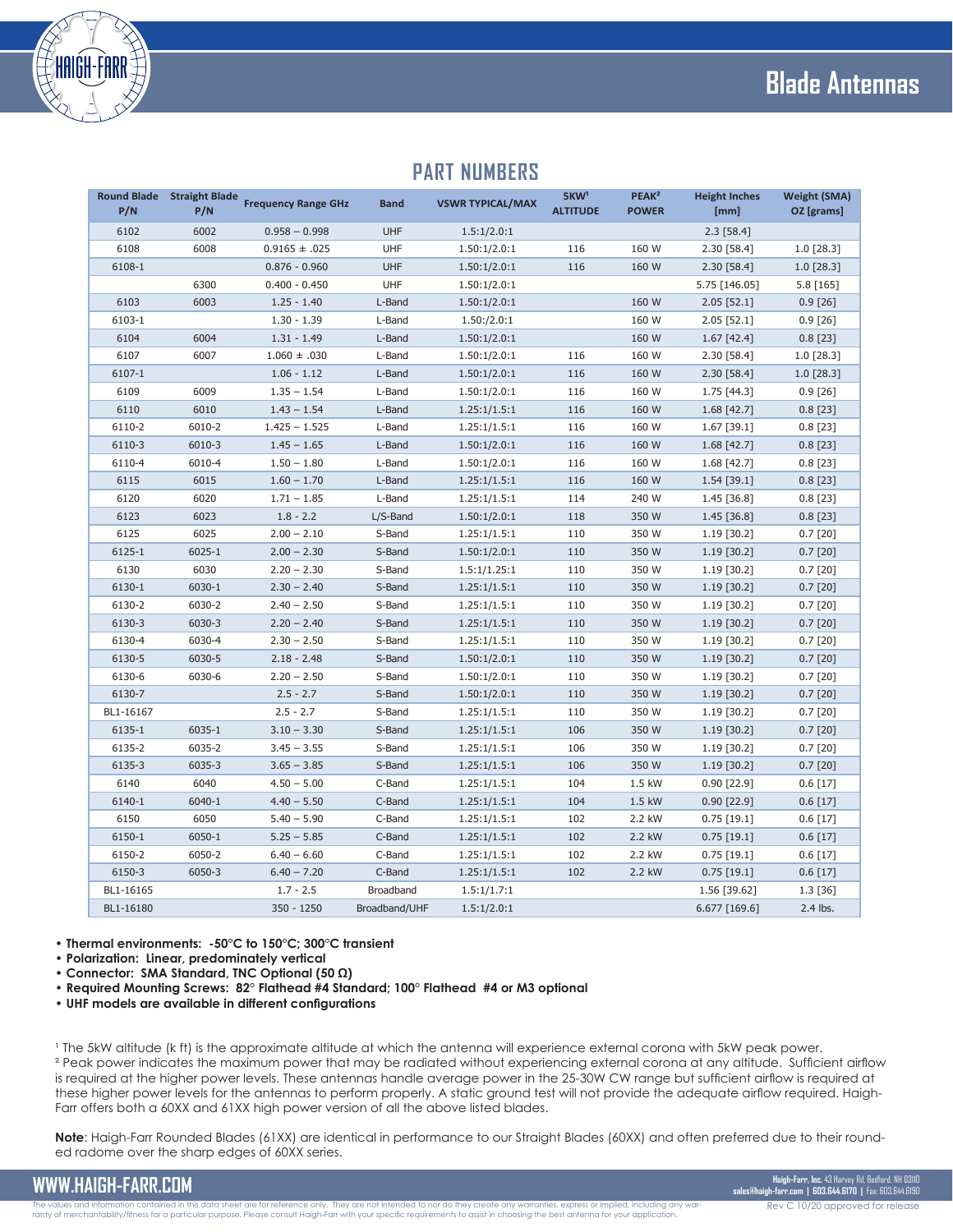

# **DRAWINGS**

# **Straight Blade:**





## **Rounded Blade:**



#### **WWW.HAIGH-FARR.COM**

Rev C 10/20 approved for release **Haigh-Farr, Inc.** 43 Harvey Rd, Bedford, NH 03110 **sales@haigh-farr.com | 603.644.6170 |** Fax: 603.644.6190